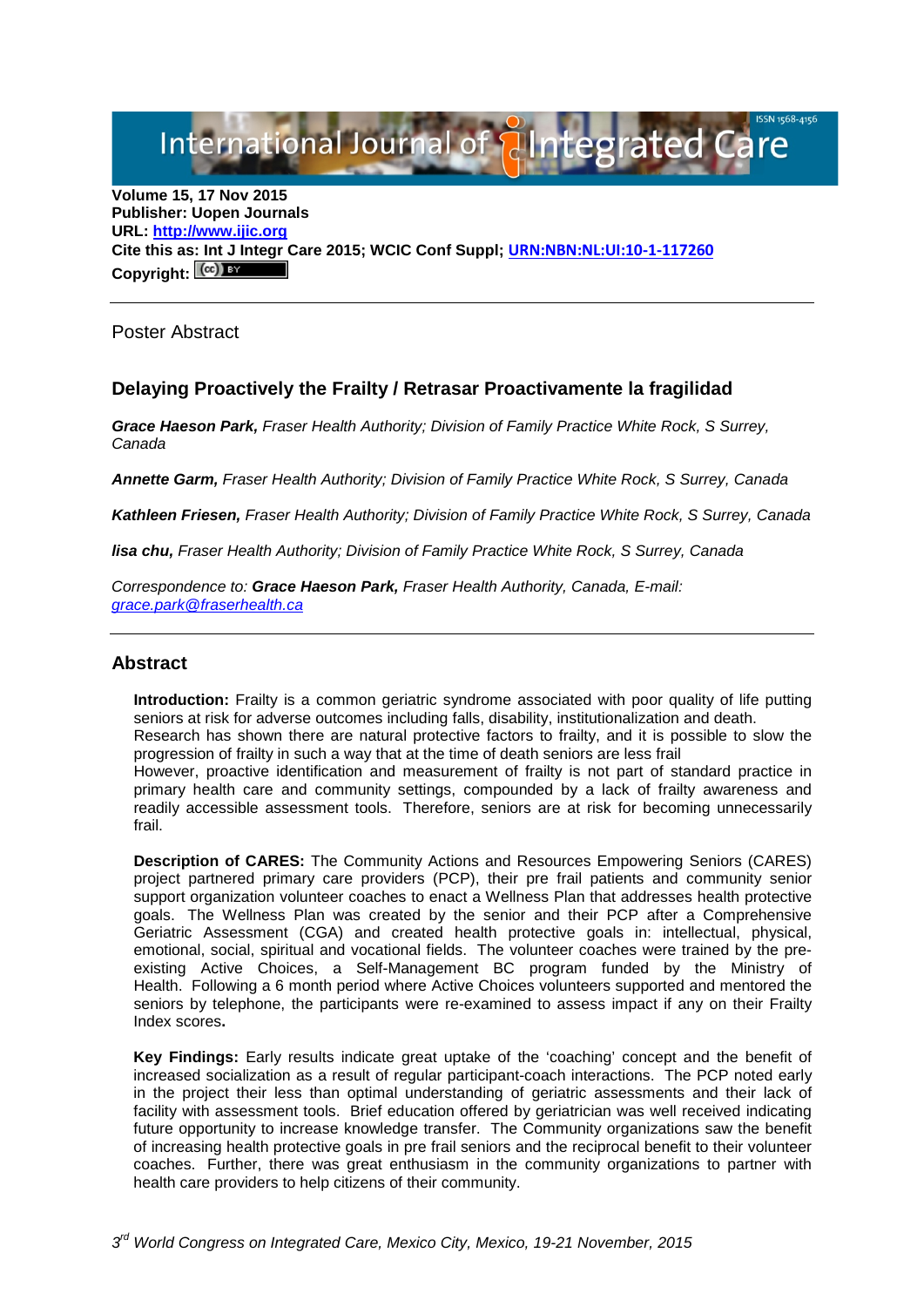**Highlights:** The CARES project was a joint initiative between two healthcare jurisdictions in Canada ( FHA in BC and NSHA in Halifax). Supported by the Canadian Foundation of Healthcare Improvement, the two Health Authority teams shared knowledge about geriatric assessments and community volunteer organizations across the country. Future collaboration will result in a web based 'Frailty Portal' that will be made available to both provinces through a research grant and enable PCPs to proactively diagnose, treat and refer frail seniors.

**Conclusion:** Aging population and frail seniors are placing increasing pressure on the healthcare system,additionally there is fragmentation between the primary care, health authorities and community resources. Primary care providers regularly encounter frail persons and are ideally situated to incorporate proactive and best practices in their daily clinical work

The CARES project, through a multijurisdictional sharing of knowledge and expertise has successfully integrated PCP, health authority and community volunteers to enact health protective wellness plans to delay frailty showing improved frailty scores over a 6 month period in pre frail seniors.

# **Conference abstract Spanish**

**Introducción:** La fragilidad es un síndrome geriátrico común asociado con la mala calidad de vida de la tercera edad que pone en riesgo de resultados adversos, incluyendo caídas, discapacidad, institucionalización y muerte.

La investigación ha demostrado que hay factores protectores naturales a la fragilidad, y es posible retardar la progresión de la fragilidad de una manera tal que en el momento de la tercera edad de muerte son menos frágiles

Sin embargo, la identificación proactiva y la medición de la fragilidad no es parte de la práctica estándar en los entornos de atención de la salud y de la comunidad primaria, agravada por la falta de conciencia de la fragilidad y las herramientas de evaluación de fácil acceso. Por lo tanto, las personas mayores están en riesgo de convertirse innecesariamente en personas frágiles.

**Descripción de CARES:** Las acciones de la comunidad y los recursos Empoderamiento de la tercera (CARES) se asoció con proveedores de atención primaria (PCP), sus pacientes pre frágiles y apoyo de entrenadores de alto nivel de la comunidad, organización de voluntarios para promulgar un plan de bienestar que se ocupa de los objetivos de protección de salud. El Plan de Salud fue creado con el ejecutivo y su PCP después de una valoración geriátrica integral (CGA) y creó los objetivos de protección de la salud: intelectual, físico, emocional, social, espiritual y campos vocacionales. Los entrenadores voluntarios fueron entrenados con las opciones activas pre existentes, un programa de Autogestión BC financiado por el Ministerio de Salud. Después de un período de 6 meses donde las opciones activas voluntarios apoyados y asesorados las personas mayores por teléfono, los participantes fueron reexaminada para evaluar el impacto en su caso en sus puntuaciones fragilidad Índice.

**Principales conclusiones:** Los primeros resultados indican una gran absorción del concepto 'Entrenamiento' y el beneficio de una mayor socialización, como resultado de las interacciones regulares participante-entrenador. El PCP señaló al principio del proyecto menos de su comprensión óptima de las evaluaciones geriátricas y su falta de facilidad con herramientas de evaluación. Educación Breve ofrecida por geriatras fue bien recibida indicando futuras oportunidades de aumentar la transferencia de conocimientos. Las organizaciones comunitarias vieron la ventaja de aumentar los objetivos de protección de la salud en ancianos pre frágiles y el beneficio recíproco a sus entrenadores voluntarios. Además, hubo un gran entusiasmo en las organizaciones de la comunidad para asociarse con proveedores de atención médica para ayudar a los ciudadanos de su comunidad.

**Aspectos destacados:** El proyecto CARES fue una iniciativa conjunta entre dos jurisdicciones de salud en Canadá (FHA en BC y NSHA en Halifax). Con el apoyo de la Fundación Canadiense de Mejoramiento de la salud, los dos equipos de la Autoridad de Salud compartieron conocimientos sobre evaluaciones geriátricas y organizaciones de voluntarios de la comunidad en todo el país. Colaboración que en el futuro se traducirá en una web basada en un 'Portal de fragilidad "que se pondrá a disposición de ambas provincias a través de una beca de investigación y permitira que los médicos de cabecera puedan diagnosticar de forma proactiva, tratar y referir personas mayores frágiles.